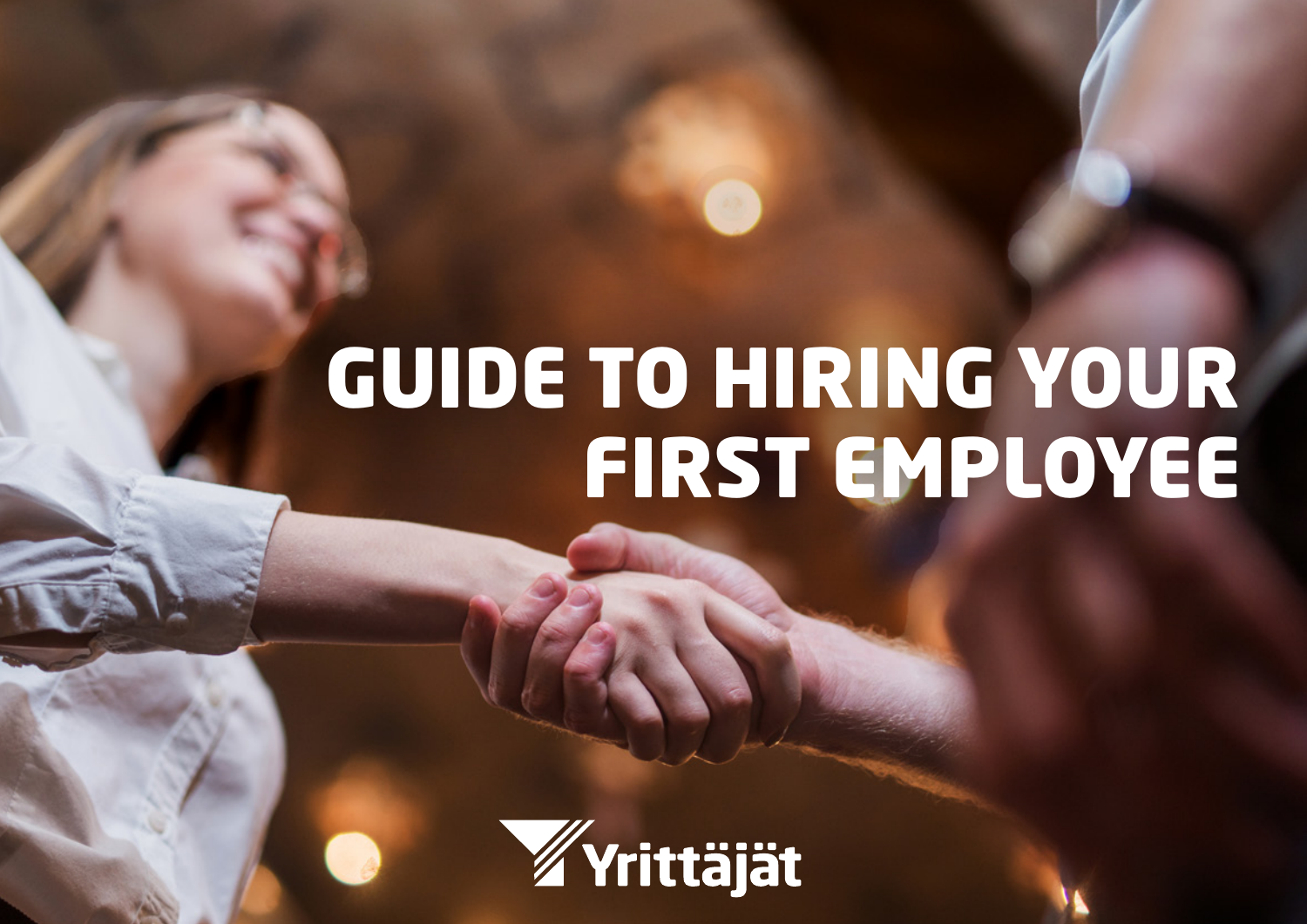## INTRODUCTION

Hiring the first employee is a big step for any business owner. It is both a big opportunity and a big responsibility. This guide provides with a lot of information and you can enquire further by contacting Suomen Yrittäjät.

When you go from being an entrepreneur to being an employer, you are no longer in charge of just your own income. This guide discusses in brief the things you should keep in mind when considering hiring your first employee and the obligations becoming an employer brings with it. It briefly presents the key legislation which concern employer's and employee's rights and obligations.

Even though becoming an employer brings new obligations, remember, that hiring your first employee is above all an opportunity. It is an opportunity to develop business, share your workload and improve your business's operations. Part of running a business is often employing others, and every year thousands of Finnish entrepreneurs hire their first employee. So, don't be unnecessarily afraid of becoming an employer.

You're now an employer!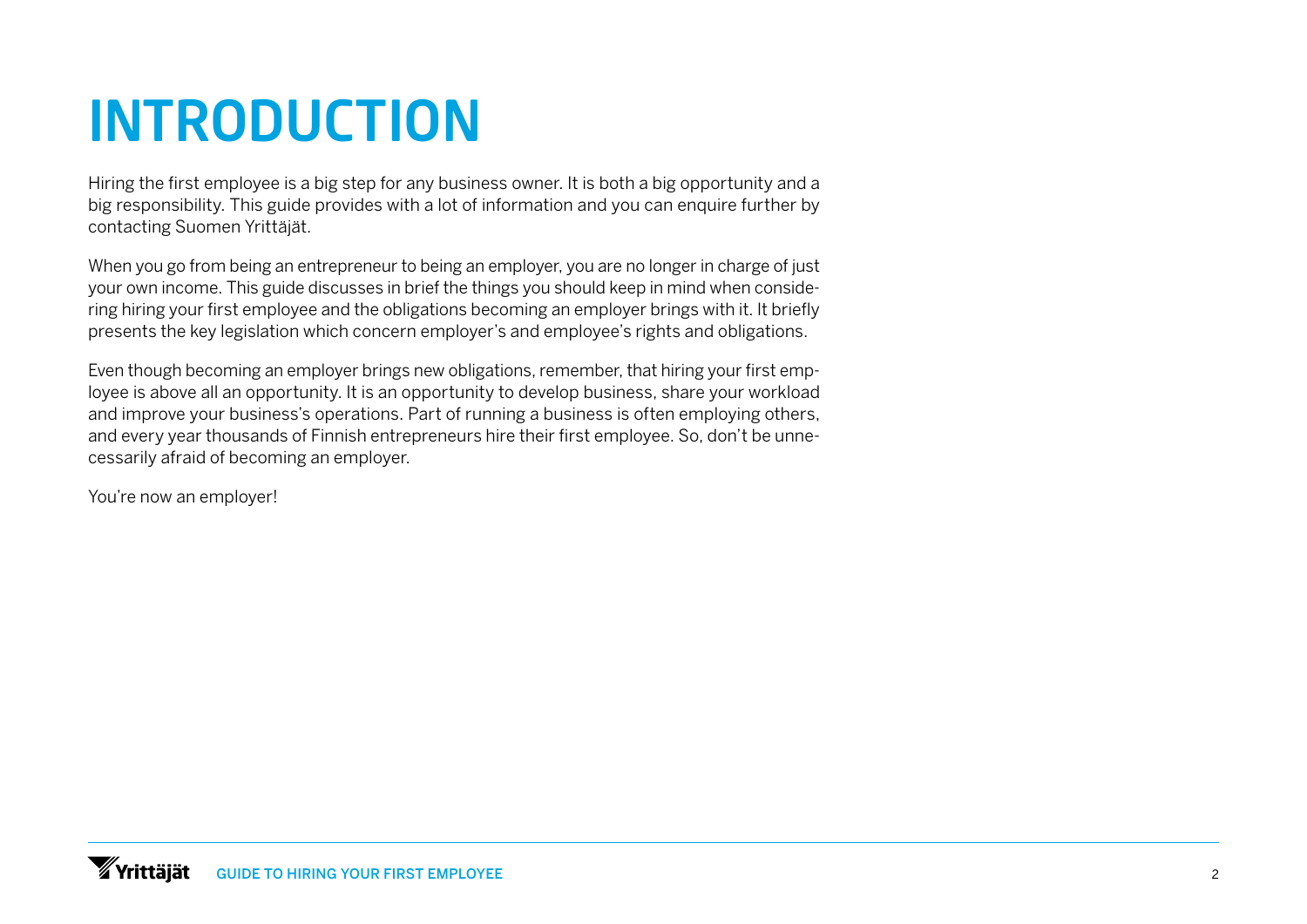## **CONTENTS**

| 1.2 Work out the costs of hiring an employee and how                 |  |  |
|----------------------------------------------------------------------|--|--|
|                                                                      |  |  |
|                                                                      |  |  |
|                                                                      |  |  |
|                                                                      |  |  |
|                                                                      |  |  |
|                                                                      |  |  |
|                                                                      |  |  |
|                                                                      |  |  |
|                                                                      |  |  |
|                                                                      |  |  |
|                                                                      |  |  |
|                                                                      |  |  |
|                                                                      |  |  |
| 2.2.1 Why must a collective bargaining agreement be upheld? 11       |  |  |
| 2.2.2 Establishing the relevant collective bargaining agreement11    |  |  |
| 2.2.3 If there is no applicable collective bargaining agreement12    |  |  |
| 2.3 Occupational safety and health (OSH):                            |  |  |
|                                                                      |  |  |
|                                                                      |  |  |
| 2.4.1 How to arrange occupational health services in your company 14 |  |  |
| 2.4.2 Kela can compensate some of your occupational                  |  |  |
|                                                                      |  |  |
|                                                                      |  |  |

| 3. SIGNING AN EMPLOYMENT CONTRACT 16                     |  |
|----------------------------------------------------------|--|
|                                                          |  |
|                                                          |  |
|                                                          |  |
|                                                          |  |
|                                                          |  |
|                                                          |  |
|                                                          |  |
| 3.1.7 Other conditions (sick leave wages, notice period, |  |
| defining annual holidays, employment benefits)19         |  |
|                                                          |  |
|                                                          |  |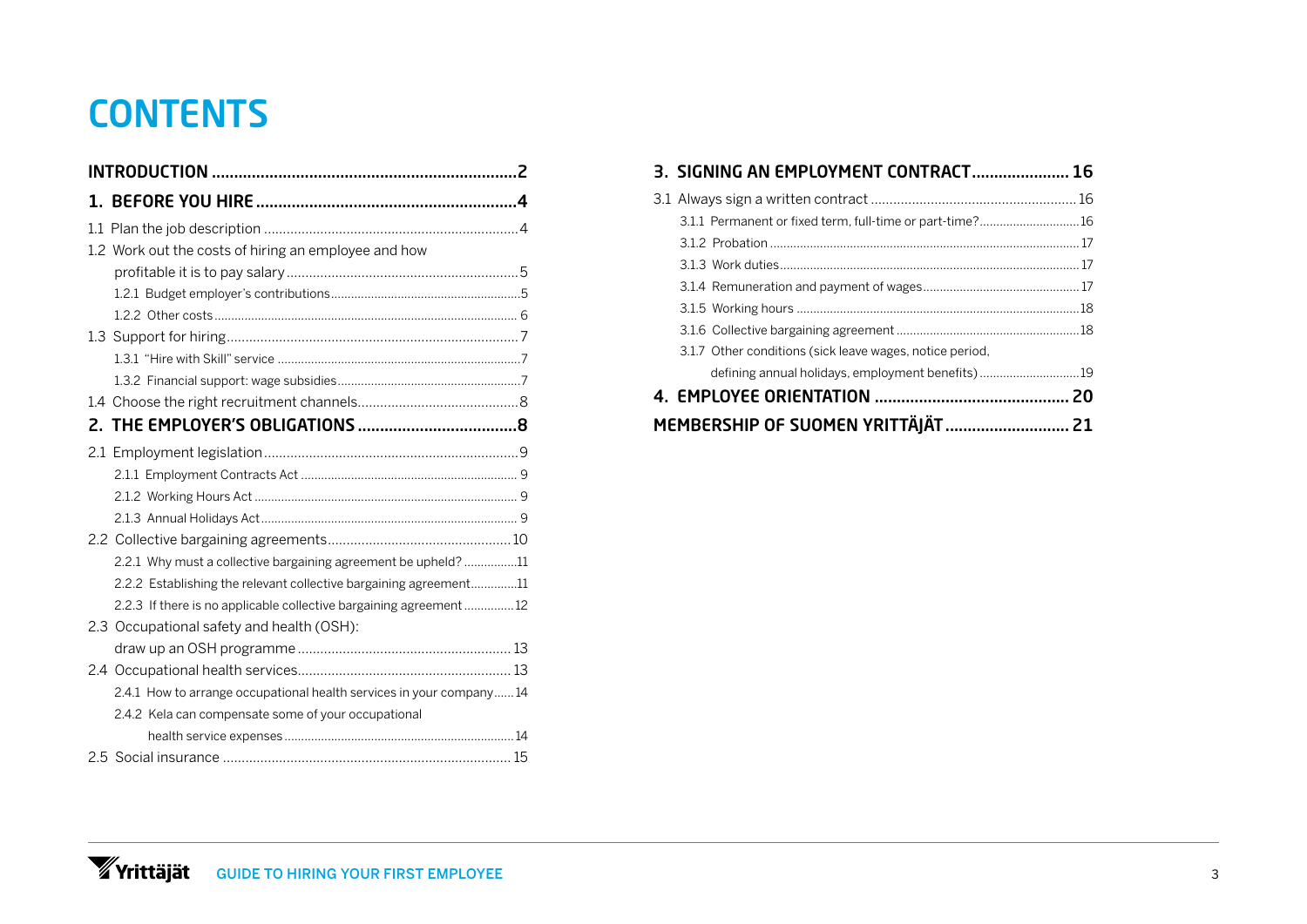## 1. BEFORE YOU HIRE

#### 1.1 Plan the job description

Think about the tasks you are hiring your first employee for. What kind of professional would suit your company in particular and what skills would he or she bring? What tasks would he or she fulfil in your business and what responsibilities would you hand over to the new hire?

#### **A few questions to help you clarify your situation:**

- **•** What competence does your company need to grow?
- **•** What tasks are you best at?
- **•** How can you be sure that you complete the tasks that you are best at?
- **•** What tasks do you find the most difficult?
- **•** What tasks are ones that take time away from your most important tasks?
- **•** Do you need a full-time or part-time employee?
- **•** What kind of colleague do you want to find, and what kind do you need to develop your company's operations?

When you have defined your expectations, the recruitment process and your employer's start on the job go smoothly.

» Read more: [Hiring your first external employee](https://www.yrittajat.fi/yrittajan-abc/tyonantajan-abc/tyontekijan-palkkaaminen/rekrytointi/ensimmaisen-tyontekijan)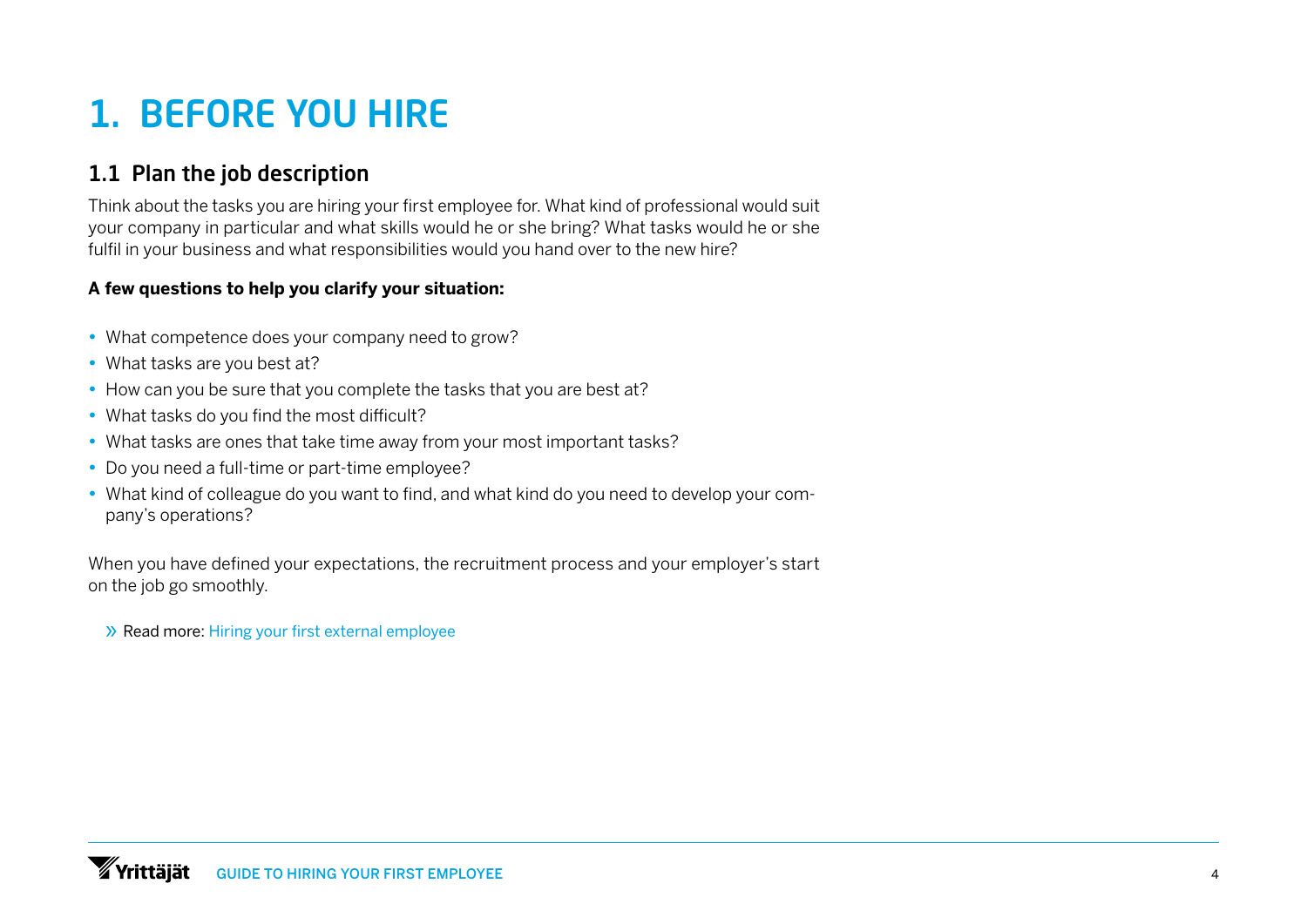#### 1.2 Work out the costs of hiring an employee and how profitable it is to pay salary

When you first hire an employee, the biggest financial questions are the real costs of hiring and whether hiring someone makes financial sense.

The wage calculator on our website helps you estimate the costs of the new hire for your business It will also help you work out your actual costs as an employer:

[www.yrittajat.fi/palkkalaskuri](http://www.yrittajat.fi/palkkalaskuri)

#### **1.2.1 Budget employer's contributions**

When you become an employer, you also have to pay a number of employer's contributions. A good rule of thumb here is that regardless of sector, the employer's contributions themselves cost around 20–25 % in addition to the salary you pay.

As an employer, you pay the following compulsory contributions in addition to wages:

**•** Pension, health insurance and unemployment fund contributions, as well as accident and group life insurance premiums.

If a new, full-time worker's monthly salary is €2,500, the following compulsory employer's contributions must also be paid.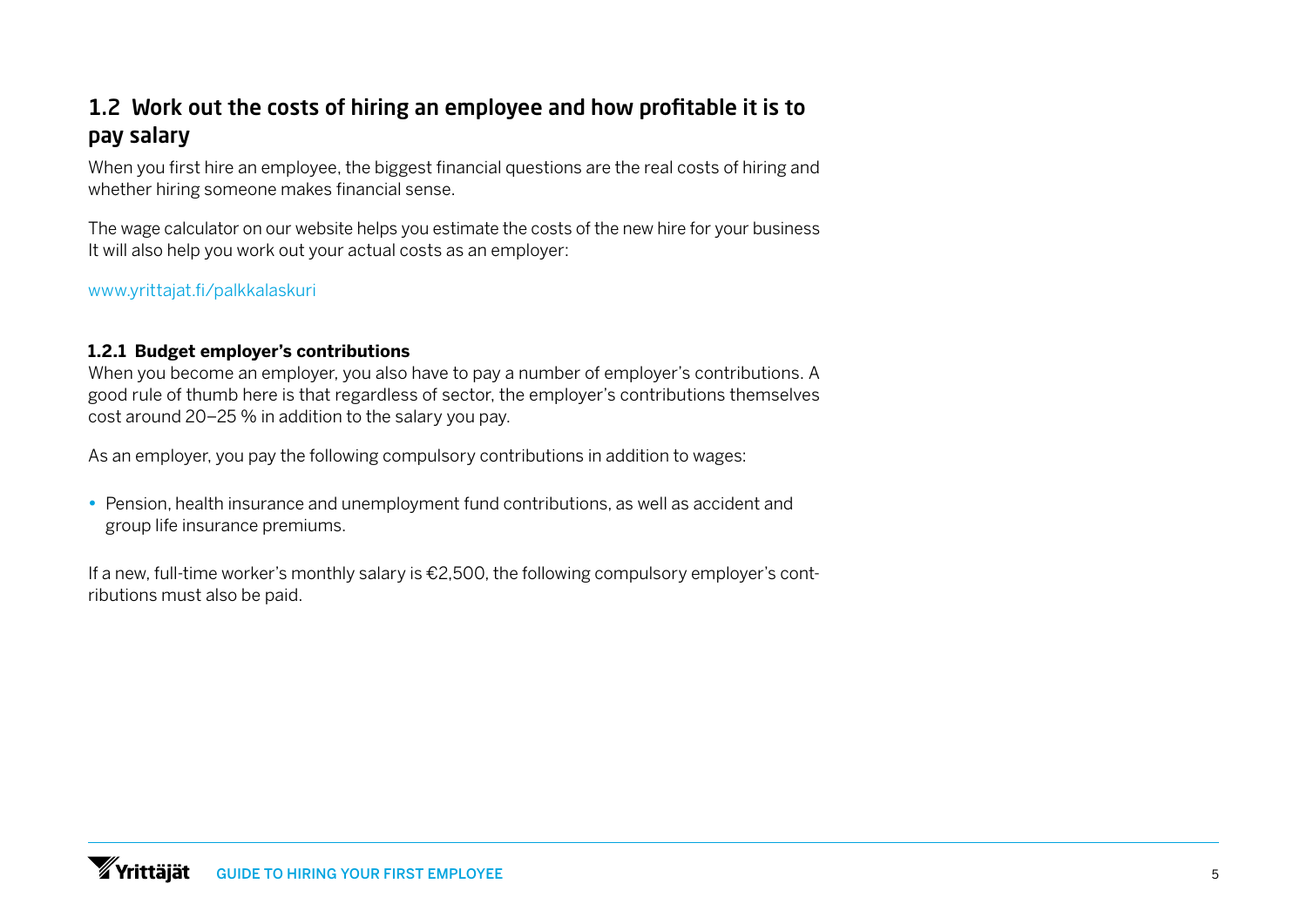#### **The figures are for 2019 and the percentages represent shares of the salary amount:**

- **•** Employer's (average) pension contribution 17.35%
- **•** Health insurance premiums 0.77%
- **•** Unemployment insurance premiums 0.5%
- **•** Accident insurance premium 0.8%
- **•** Group life insurance premium 0.07%

 $\rightarrow$  €2.500 \* 1.1949 = €2.987.25

Additionally, it should be noted that as an employer you must also transfer the employee's contributions to social insurance payments when paying wages.

Read more: [Employer's contributions](https://www.yrittajat.fi/yrittajan-abc/tyonantajan-abc/tyonantajamaksut-316483)

#### **1.2.2 Other costs**

In addition to compulsory employer's contributions, you should also consider other costs caused by paying salary. These include annual holiday pay, possible holiday bonus, and salary to be paid for public holidays falling on weekdays. In addition, costs may arise from recruitment, employee orientation, training, clothing, equipment and facilities for the new employee, as well as increased accounting and payroll costs. As an employment relationship progresses, costs may also arise from occupational health services, sick leave, substitution costs and various voluntary employee costs.

Generally speaking, multiply the employee's gross wages by 1.5-1.6 to work out your actual costs. Thus, a gross monthly salary of €2,500 would cost the employer €3,750 a month on average.

This means that particularly when hiring your first employee it is essential to realistically calculate whether there is enough work to do and how much more productivity the new hire needs to bring to your business to make hiring profitable.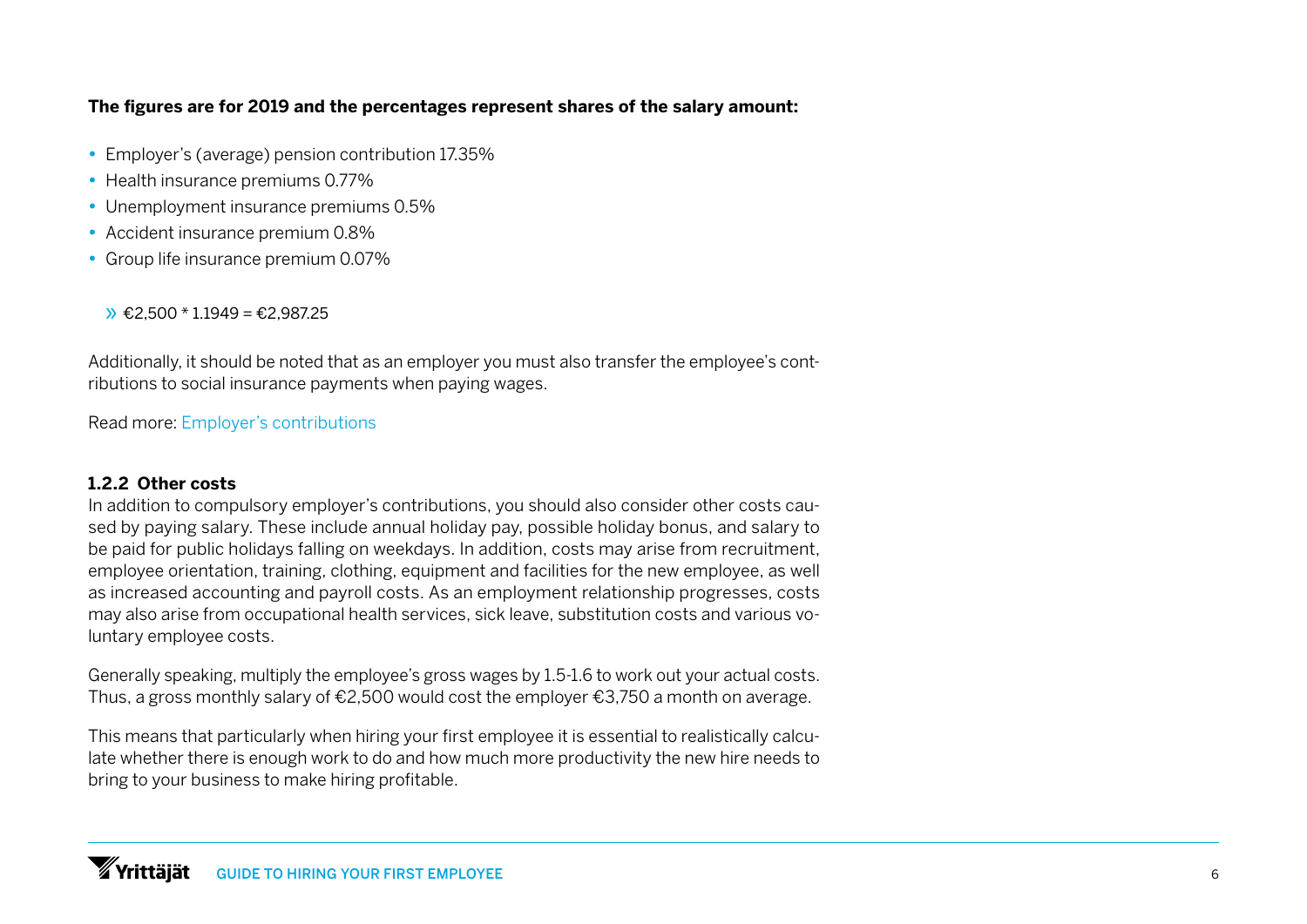If the real cost of an employee is the  $\epsilon$ 3.750 per month in the previous example, then the employee's work must yield at least this amount of profits from sales for the company. This means you can pay your employee's salary without your business suffering a loss.

#### 1.3 Support for hiring

In certain cases it is possible to receive external support for recruiting and hiring an employee, as well as for the resulting costs. As a Suomen Yrittäjät member you can contact our advice service and get help on drafting an employment contract, for example. Contact us if this matter is on your mind!

#### **1.3.1 "Hire with Skill" service**

The TE services (labour exchange) offer help for entrepreneurs who are searching for and hiring new employees. For example, you can take advantage of the "Hire with Skill" ("Työllistä taidolla") service, which offers advice for hiring and being an employer. The goal of the service is for you to proceed in hiring an employee and for any employment and contractual relationships to begin as smoothly as possible.

Read more: ["Hire with Skill" service](https://www.te-palvelut.fi/te/fi/tyonantajalle/yrittajalle/tyollista_taidolla/index.html)

#### **1.3.2 Financial support: wage subsidies**

In certain cases there is also financial support available for hiring employees. The most common form of support is wage subsidies, which the TE office can grant to assist employer who hires an unemployed person who cannot find employment on the open market.

Wage subsidies are primarily paid to the long-term unemployed, the disable, youths under 25 and the unemployed who face the threat of long-term unemployment or labour market discrimination.

Remember that awarding financial support always takes some time, so act early. You should always establish your eligibility for receiving support in advance and apply for support before hiring the employee and signing a contract.

Read more: [Wage subsidies](https://www.yrittajat.fi/yrittajan-abc/tyonantajan-abc/tyontekijan-palkkaaminen/tuet-tyontekijan-palkkaamiseen/palkkatuki)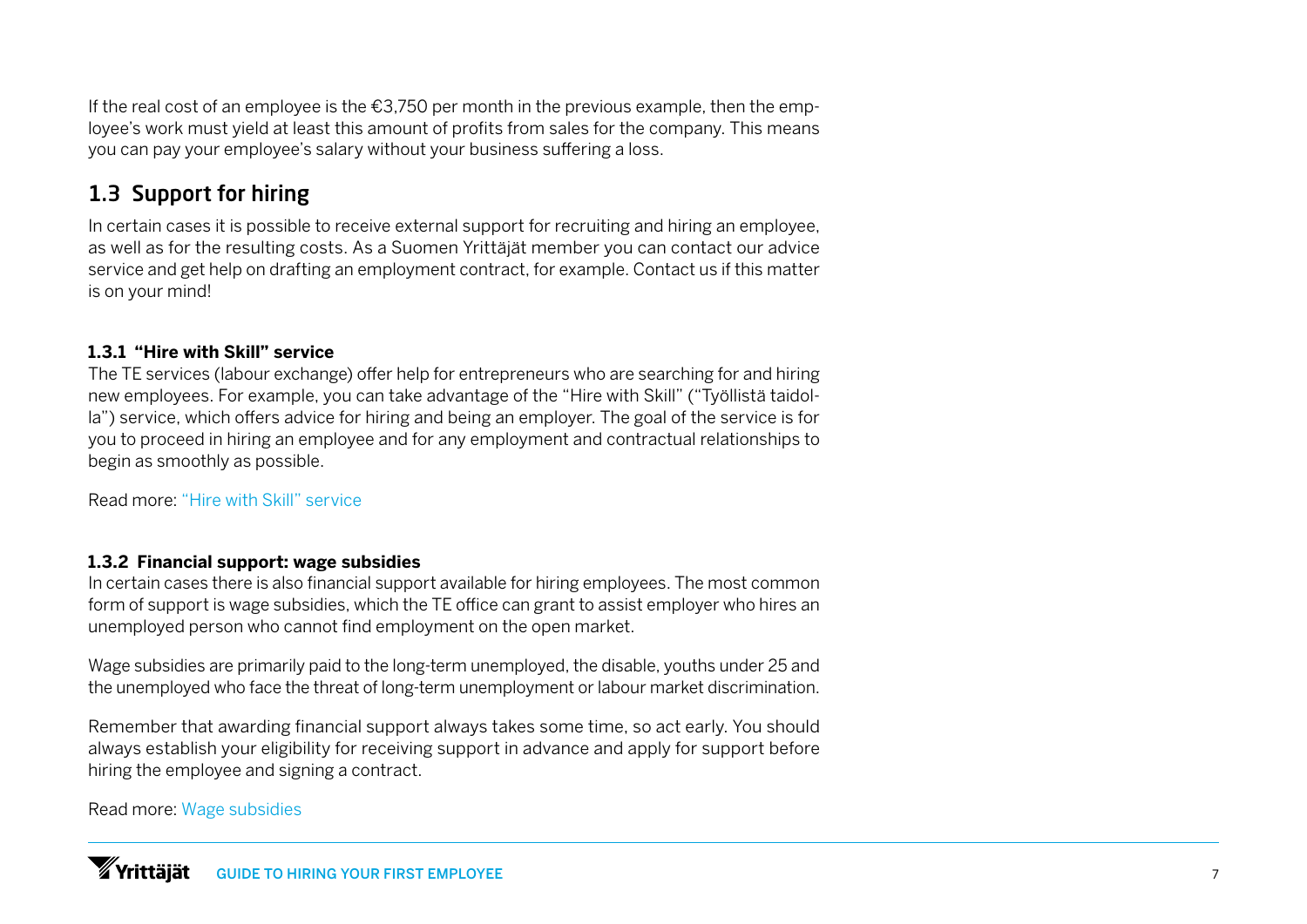#### 1.4 Choose the right recruitment channels

Where do you find a suitable employee? Look around you courageously, talk to diverse people and say that you are looking for an employee for a growing business. The first employee is often found from among family and acquaintances.

Remember that looking for new employees is also part of marketing your company. Your customers can often act as messengers and give tips about suitable hires. If your business is active on social media, you should use it when recruiting too – tell your personal and business social media followers that you are hiring.

The TE office can also complement your channels and help you search for the right new hire. When you inform the TE office of an open position, it announces it in mutually agreed channels and offers advice for filling a vacant situation. The TE office can also find suitable candidates and present them to your company.

If you wish, you can post job ads on educational institutes' recruitment pages or private service providers' premium recruitment sites.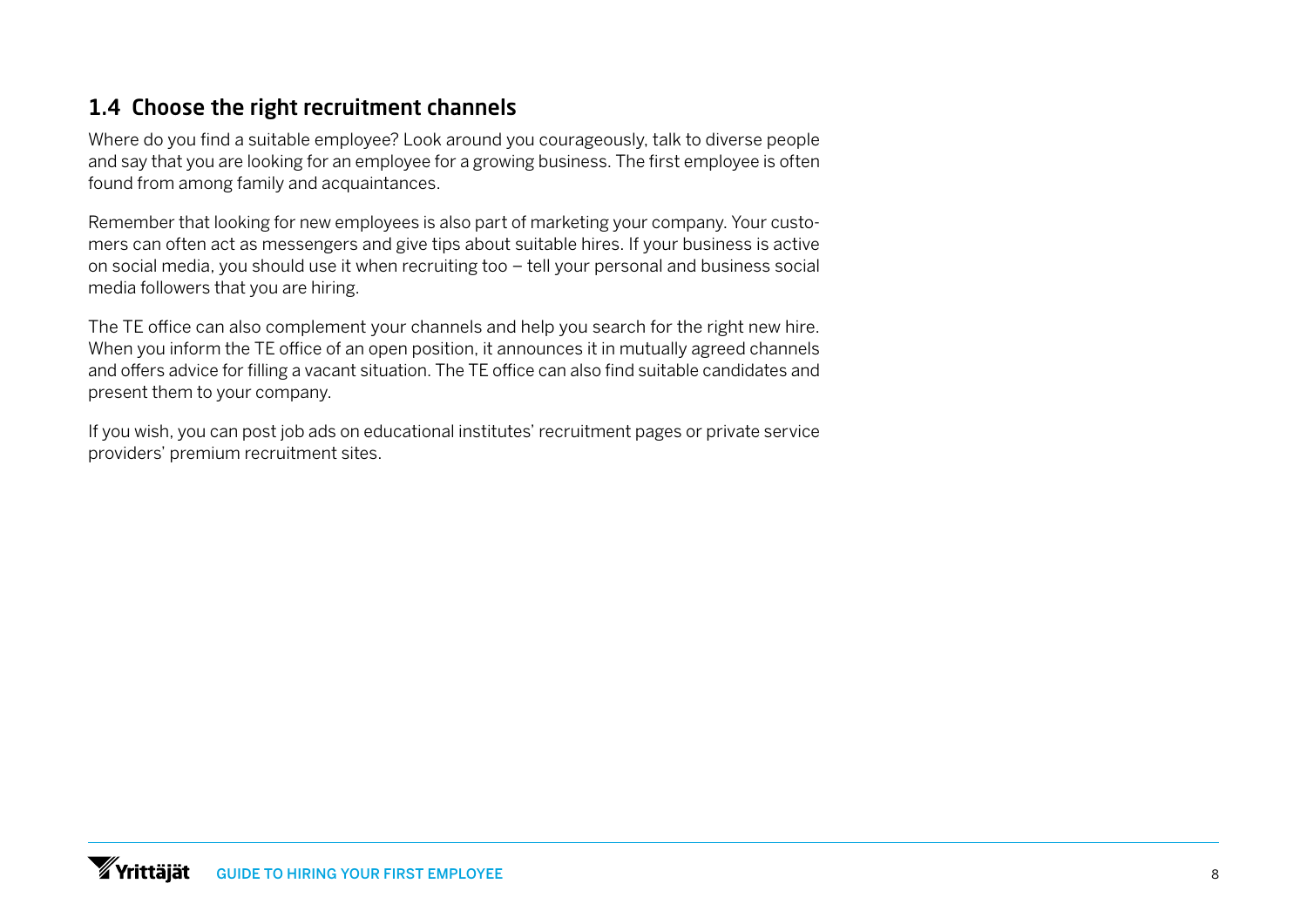## 2. THE EMPLOYER'S OBLIGATIONS

Becoming an employer brings with it several obligations. Some of them are statutory and some are based in sector-specific collective bargaining agreements. This chapter briefly discusses the most essential factors you should keep in mind when considering hiring.

Remember that you do not need to know the Employment Contract Act or rules of the collective bargaining agreements off by heart. However, it is still good to know where to find information and how laws and collective bargaining agreement rules affect the employer's and employee's rights obligations. It is to both parties' benefit when matters are handled correctly from the start and as required by law.

#### 2.1 Employment legislation

The key laws affecting the employer-employee relationship are the Employment Contracts Act, the Working Hours Act and the Annual Holidays Act. Other laws regulating employment rights and obligations include the Non-discrimination Act, the Act on the Protection of Privacy in Working Life, the Occupational Safety and Health Act and the Occupational Health Care Act. All employment legislation can be found free of charge at [finlex.fi.](https://www.finlex.fi/en/)

#### **2.1.1 Employment Contracts Act**

The Employment Contracts Act lays out the key rights and obligations of the employer's and employee's employment relationship. The Act includes rules on establishing an employment relationship, the obligation to pay wages, probation, payment of sick leave wages, family leave and terminating employment.

» [Employment Contracts Act \(Finlex\)](https://www.finlex.fi/fi/laki/ajantasa/2001/20010055?search%5Btype%5D=pika&search%5Bpika%5D=ty%C3%B6sopimuslaki)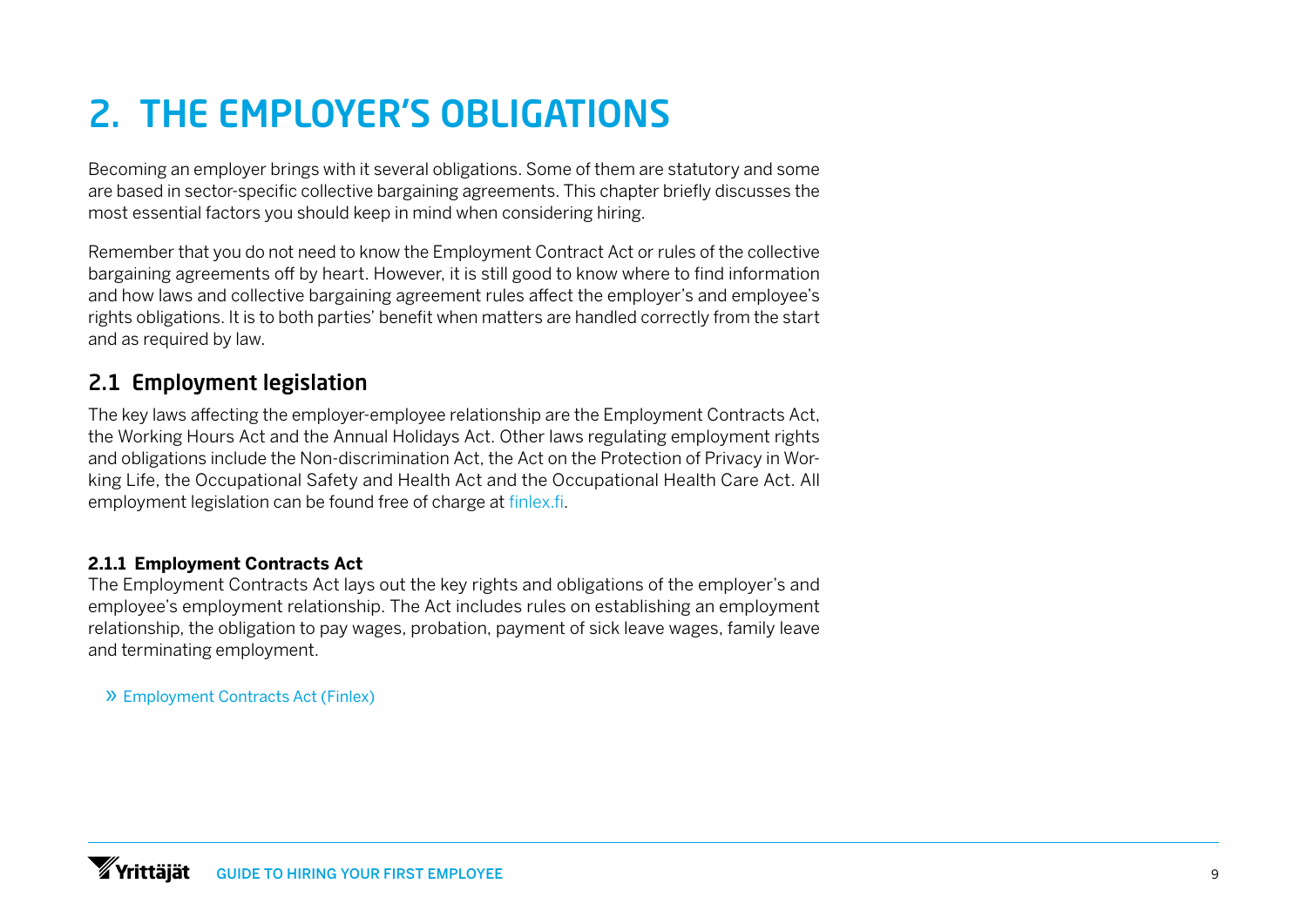#### **2.1.2 Working Hours Act**

The Working Hours Act establishes such matters as maximum daily and weekly working hours, overtime and resulting compensation, Sunday work regulations, rest time, and the employer's working time recording obligations.

» [Working Hours Act \(Finlex\)](https://www.finlex.fi/fi/laki/ajantasa/kumotut/1996/19960605)

#### **2.1.3 Annual Holidays Act**

Per the name, the Act contains provisions on annual holidays. The Act lays out how employees accrue paid annual leave during employment. It contains rules for paying annual holiday pay, awarding annual holiday and how to act if an employee falls ill on holiday.

» [Annual Holidays Act \(Finlex\)](https://www.finlex.fi/fi/laki/ajantasa/2005/20050162?search%5Btype%5D=pika&search%5Bpika%5D=vuosilomalaki)

#### 2.2 Collective bargaining agreements

Alongside employment legislation, collective bargaining agreements are of key significance in employment. Before signing a contract, a prospective employer should work out which collective bargaining agreement employees will be covered by. It is also possible that no collective bargaining agreement applies.

If a collective bargaining agreement can be applied, its provisions must be followed. The collective bargaining agreement thus has primacy with respect to laws. Even if the content of a collective bargaining agreement differs from that of the law, the agreement must be complied with.

A collective bargaining agreement generally defines the working conditions to be met during employment in more detail than legislation. The most important concern employment and working hours. Collective bargaining agreements generally define in detail how employees' salary is arrived at. In terms of working hours, there are generally detailed provisions for arranging regular working hours in different ways.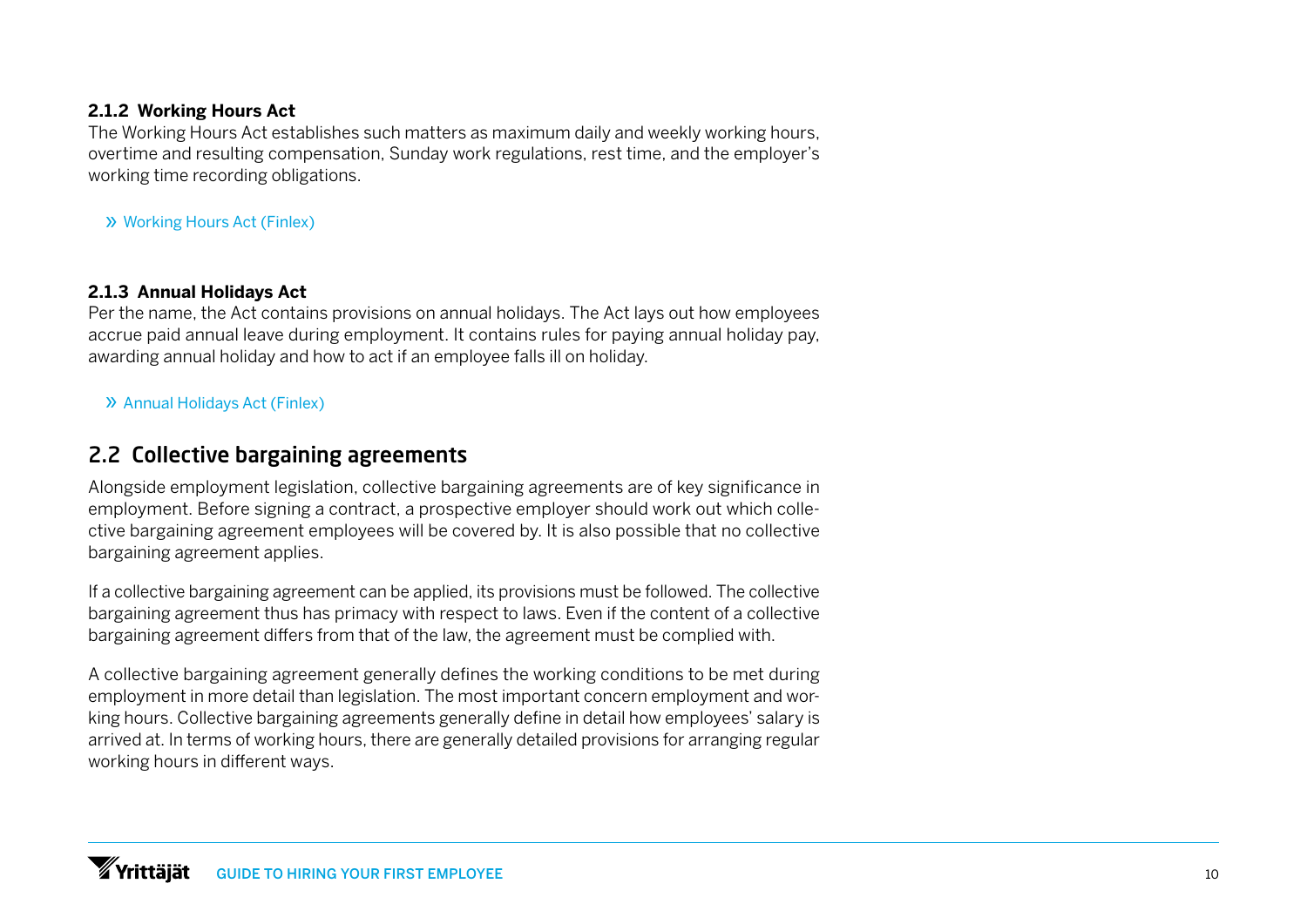Finnish law does not provide for minimum wages. However, an employer cannot define an employee's wages freely. He or she must always pay at least the minimum set by the collective bargaining agreement. The salary level is generally affected by the employer's position and duties and experience in the sector. Because pay arrangements can be complicated, study them carefully, or ask for professional advice.

Collective bargaining agreements often provide for working time-based surpluses, such as evening pay. The conditions for and levels of each working time surplus are set out in the collective bargaining agreements. There may be many various kinds of working time surpluses. It is important to remember that higher pay must by law be paid for overtime and Sunday work. Other surpluses are based on the collective bargaining agreements.

It is important for an employer to work out the cost of salary and surpluses under the collective bargaining agreement to understand the total cost of hiring an employee. For example, if an employee mainly works in the evening, the surpluses may be a significant expense on top of basic salary.

The salary provisions of the collective bargaining agreement must be obeyed in full. For example, an employer may not include surplus pay in an employee's basic salary or include holiday bonus in the employee's monthly salary. The payslip provided to an employee must clearly specify the components of the salary.

#### **2.2.1 Why must a collective bargaining agreement be upheld?**

The Employment Contracts Act provides for the "generally binding" nature of collective bargaining agreements. This means that all employers in a given sector must comply with the generally binding collective bargaining agreement in that sector. This obligation does not depend on whether the employer is the member of an employers' confederation that negotiated a collective bargaining agreement.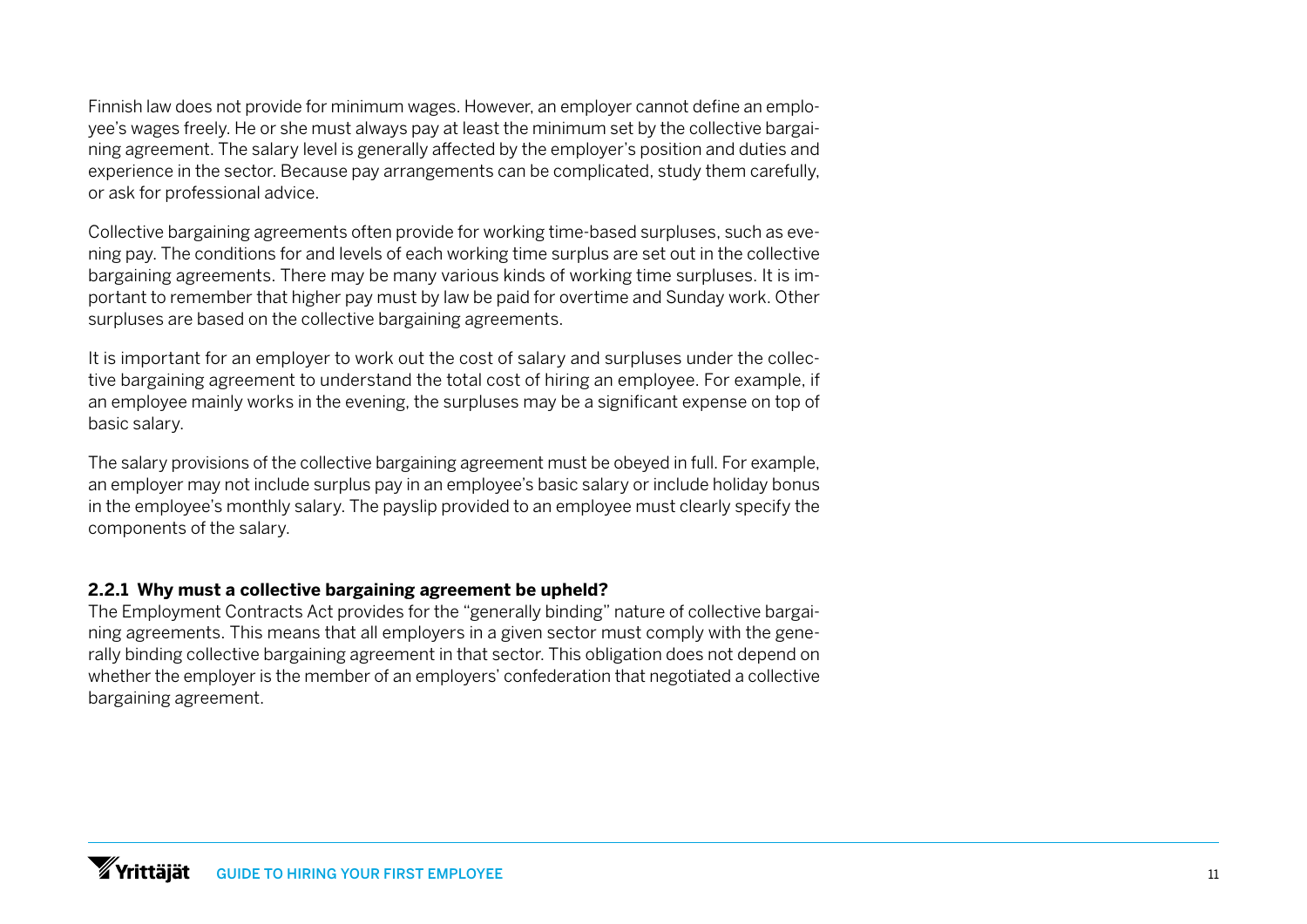A generally binding collective bargaining agreement thus sets the minimum employment conditions for a certain sector. An employer may not set worse conditions for employees than those defined by the relevant generally binding collective bargaining agreement. To decide whether a collective bargaining agreement is generally binding, the authorities assess how many employees work in employers' confederation member companies that have negotiated the agreement.

#### **2.2.2 Establishing the relevant collective bargaining agreement**

The sector the employer operates in determines which collective bargaining agreement applies. Whether the employer is a member of an employers' confederation and whether the work of several sectors is performed in the company.

The main rule is the sectoral principle. This means that the company must uphold the collective bargaining agreement of the company's primary sector of operations. If the company's primary operations are for example work in the construction sector, the construction sector collective bargaining agreement must apply. This does not change even if some of the company's operations are in construction material transport, for example, as long as the company's primary operations are clearly work in the construction sector.

Defining the sector is not always simple. The company may have operations in several sectors and the work done in the company may not necessarily relate to a single sector. The regulations concerning the relevant sector of collective bargaining agreements sometimes describe the types of tasks to which the agreement is applied. These provisions of scope help define a sector, but they are often unavailable.

There are approximately 160 generally binding collective bargaining agreements. In unclear cases, it is a good idea to ask for advice, such as from the Suomen Yrittäjät advice service. You can also ask the occupational safety and health authorities about the applicable collective bargaining agreement.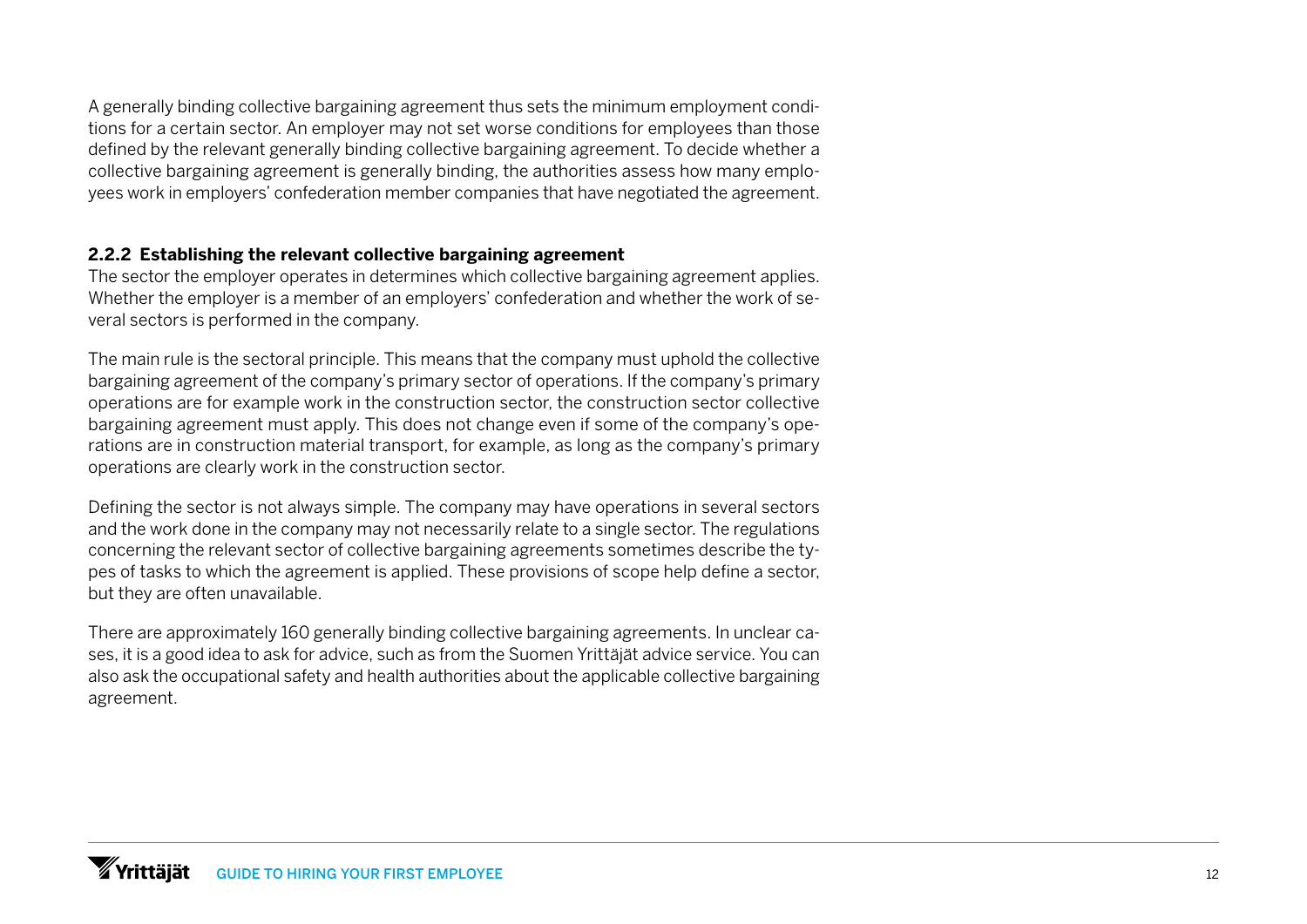If there are more than one applicable collective bargaining agreements, the employer has the right to choose the applicable one. The employee's membership in a trade union does not affect the choice of applicable collective bargaining agreement. Only the employer's sector of operations affects it.

You can find generally binding collective bargaining agreements on Finlex:

#### » [Finlex collective bargaining agreements](https://www.finlex.fi/fi/viranomaiset/tyoehto/)

Example: You are an entrepreneur and set up an online store. You become an employer. The conditions for your employee's employment are the provisions of the retail sector's collective bargaining agreement. This must be upheld even if you do not, as an employer, belong to the employer's confederation Kaupan Liitto ry, which was involved in drafting the agreement. From the perspective of following the collective bargaining agreement, it is of no significance whether the employee is a member of a trade union.

#### **2.2.3 If there is no applicable collective bargaining agreement**

If you operate in a sector to which no collective bargaining agreement applies, no provisions of any such agreement apply. In this case, employment legislation and the employment contract are obeyed.

You can consult our website to see if your sector has a normally binding or generally binding collective bargaining agreement.

[Yrittäjät.fi – collective bargaining agreements](https://www.yrittajat.fi/yrittajan-abc/tyonantajan-abc/tyoehtosopimukset-316465)

#### 2.3 Occupational safety and health (OSH): draw up an OSH programme

The purpose of OSH is naturally to improve the employee's safety, health and work ability, as well as productivity. The goal is to prevent occupational accidents, health impacts, illnesses and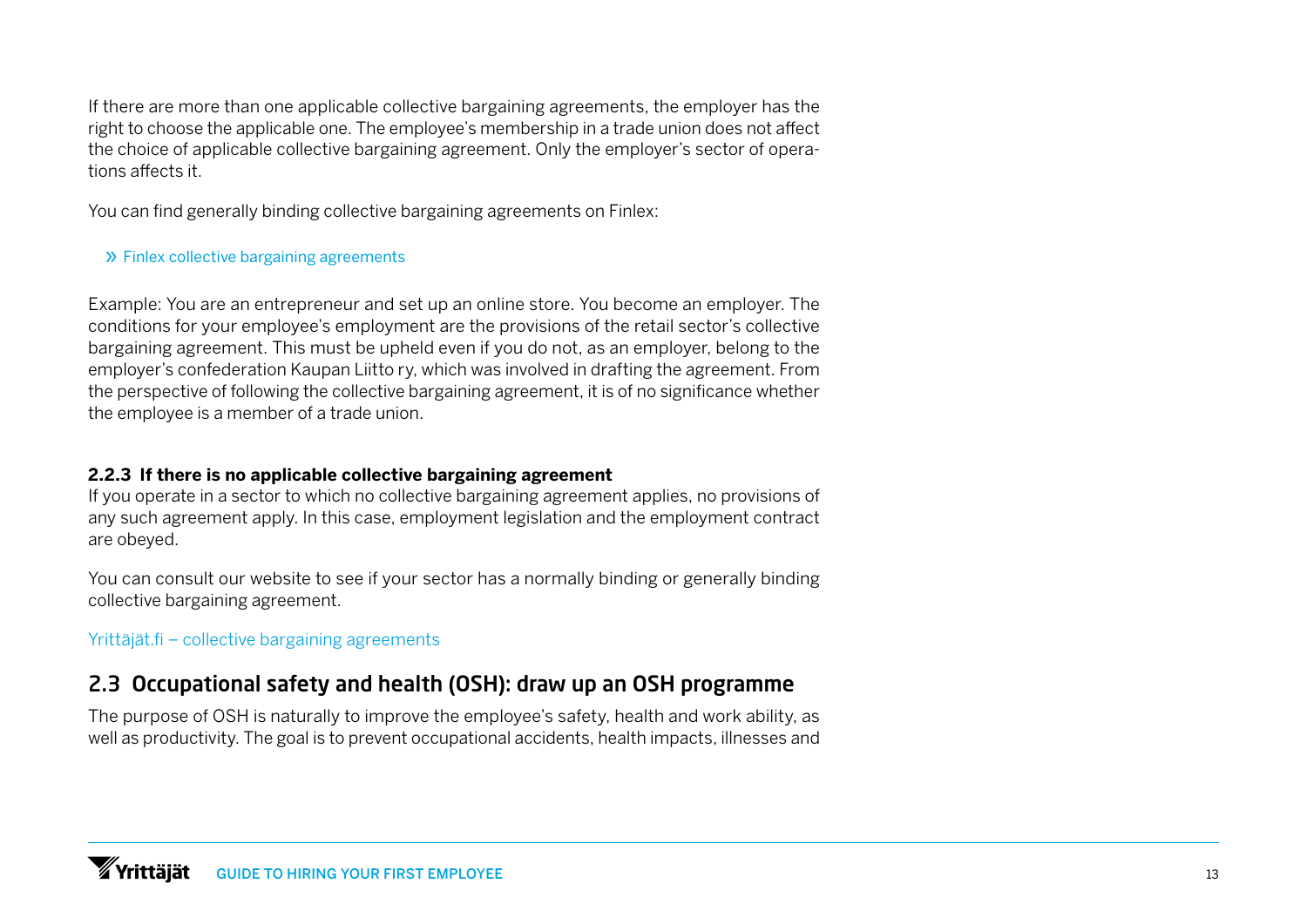disability. The Occupational Health Care Act lays out the obligations of the employer, other persons with an impact on occupational safety, and employees.

As an employer you must compile an OSH programme. To draft the OSH programme, analyse the work-related risks and their size and probability, and after that decide on actions to manage them or remove them entirely. The purpose is thus to go through any work-related risks with your employee and then determine how they can be reduced.

Read more: [Occupational safety and OSH](https://www.yrittajat.fi/yrittajan-abc/tyonantajan-abc/tyoturvallisuus-ja-tyosuojelu-316630)

#### 2.4 Occupational health services

As an employer, you must arrange free occupational health services for your employees. Remember that the statutorily mandatory occupational health services are preventive. If you wish, you may additionally arrange medical care for your employees. Bear in mind that comprehensive occupational health services can also be an attractive benefit when recruiting. You also save time when employees receive quick medical care through the services you arrange. Your dedicated occupational health physician knows the work done in your company best and can assess whether an employee's illness or disability limits the work ability he or she needs.

To arrange occupational health services as an employer, you must have a written contract with an occupational health services provider and an operating plan for the provision of these services.

#### **2.4.1 How to arrange occupational health services in your company**

You can agree the provision of occupational health services with your municipal health centre. Municipal health centres must offer occupational health services to employers who want them.

You can purchase the services from an occupational health service provider. These providers have plans and processes for arranging occupational health services in your company. You should talk to a few different service providers and choose the most suitable partner for your business.

Remember that you can also arrange occupational health services for yourself personally as an entrepreneur. Remember to look after yourself, too.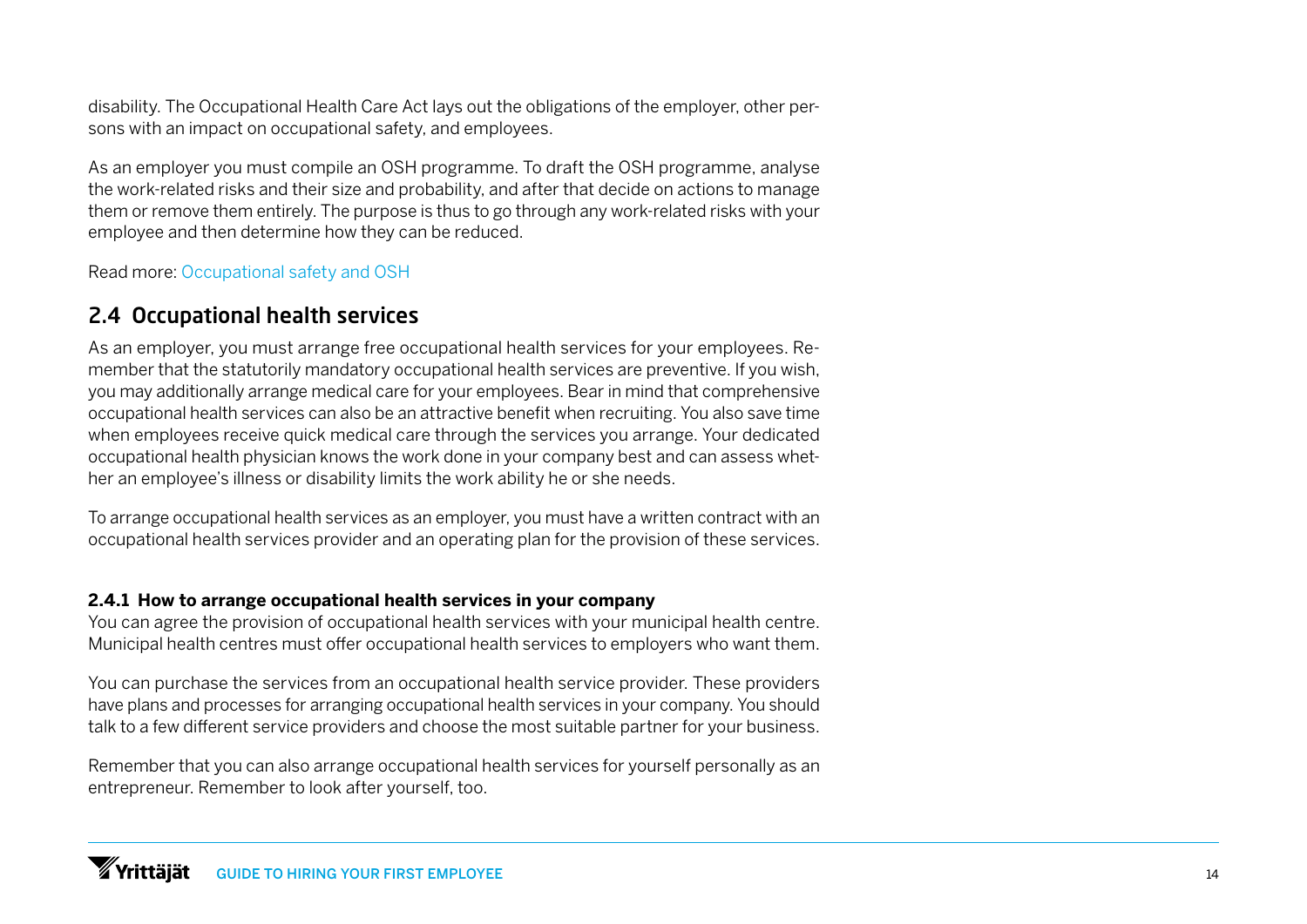Read more about occupational health services for entrepreneurs: [Kela – occupational health](https://www.kela.fi/tyoterveyshuolto-yrittaja?inheritRedirect=true) [services for entrepreneurs](https://www.kela.fi/tyoterveyshuolto-yrittaja?inheritRedirect=true)

#### **2.4.2 Kela can compensate some of your occupational health service expenses**

Remember that Kela compensates some of the costs of providing occupational health services as an employer. The maximum amount of compensation can be 50% or 60% of the calculated maximum cost of the costs. The compensation paid to the employer may not, however, exceed the employee-specific compensation amount which Kela publishes annually.

Remember that the occupational health service expenses which are eligible for compensation are always based on a contract and operating plan for these services, and a workplace investigation. All these documents must be up to date.

#### **You may receive compensation:**

- **•** for preventive occupational health services
- **•** for general practitioner-level medical care which the employer purchases from the same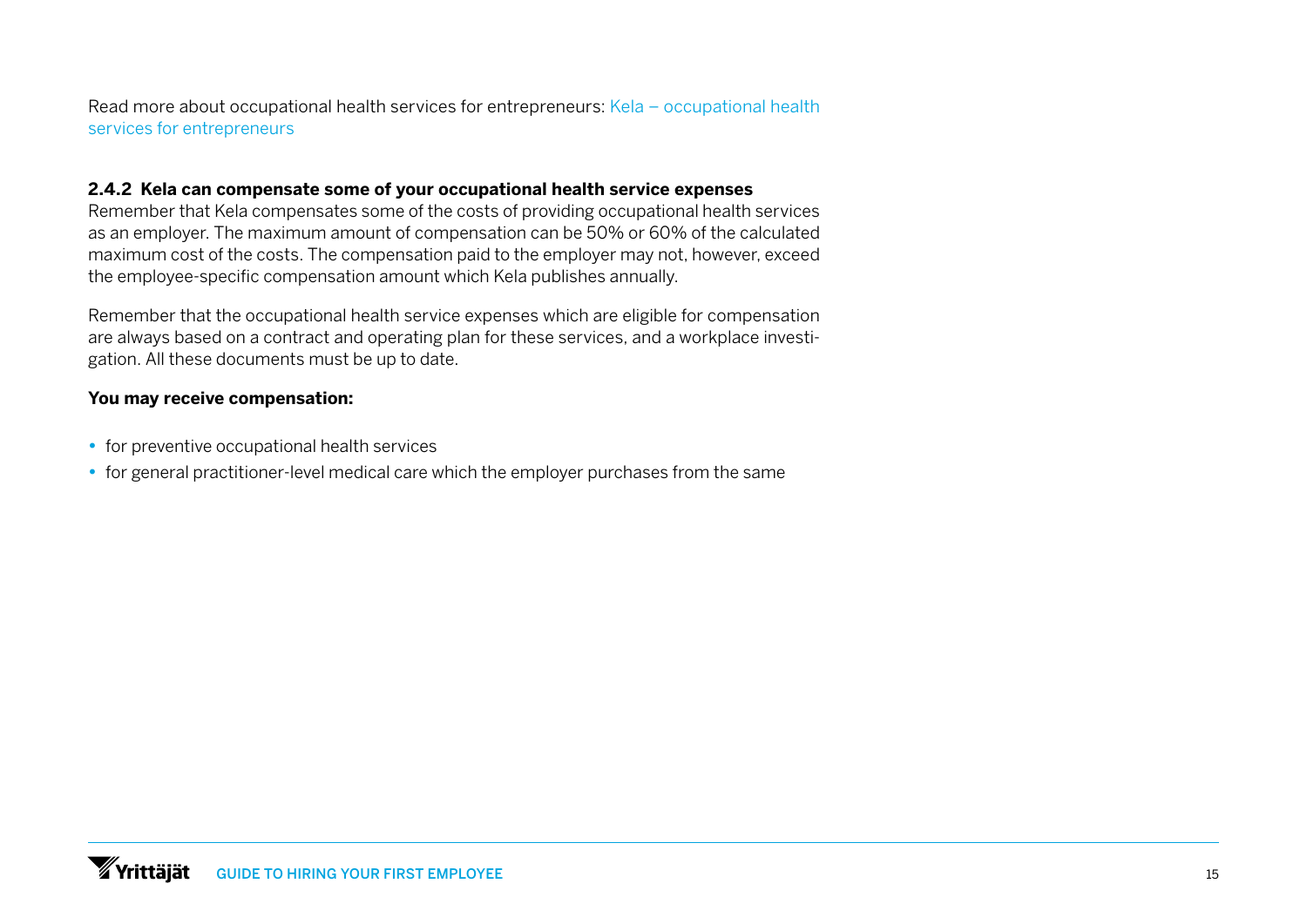occupational health service provider which provides preventive occupational health services.

Read more: [Kela – occupational health services eligible for compensation](https://www.kela.fi/tyonantajat-korvattava-tyoterveyshuolto)

#### 2.5 Social insurance

As an entrepreneur, you are used to paying for your statutory insurance and social insurance contributions. As an entrepreneur, you must also provide social insurance cover for your employees. You can take out this cover from a pension insurer of your choice.

The statutory social insurance contributions are

- **•** pension contribution
- **•** occupational accident and illness insurance contribution
- **•** unemployment insurance contributions
- **•** employer's health insurance contribution and insured person's (employee's) health insurance contribution.

In addition to the statutory contributions, group life insurance contributions based on collective bargaining agreements must often be paid.

Read more: [Finnish Centre for Pensions – social insurance payments in Finland](https://www.etk.fi/tyo-ja-elakkeet-ulkomailla/ulkomaantyon-vakuuttaminen/sosiaalivakuutusmaksut-suomessa/)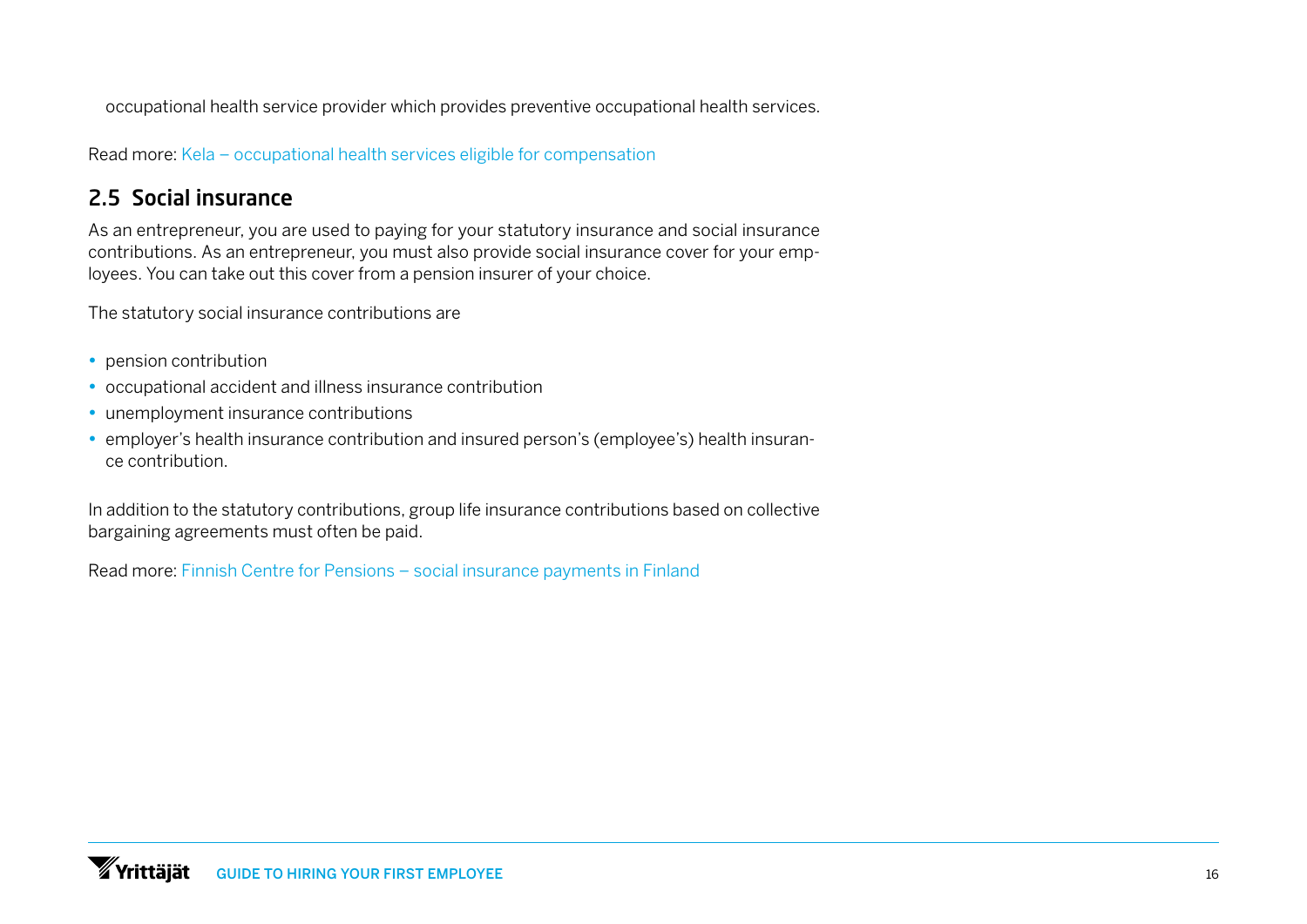## 3. SIGNING AN EMPLOYMENT CONTRACT

#### 3.1 Always sign a written contract

An employment contract confers the rights and obligations under the Employment Contracts Act on both the employer and the employee. An employment contract thus defines the conditions on which the work is done. There is no fixed format for a contract: it may be written, oral or electronic. As a rule, however, an employment contract should be written to avoid any later differences of interpretation on what was agreed. If you agree on employment orally, the employer must provide a written explanation of the key working conditions to the employer no later than the first payment of wages.

You can find templates for employment contracts and other important documents in our document bank. Become a member to gain access to the employment contract template. [www.yrittajat.fi/asiakirjapankki](http://www.yrittajat.fi/asiakirjapankki)

A short description of the main matters worth agreeing on in employment contracts follows.

#### **3.1.1 Permanent or fixed term, full-time or part-time?**

The main type of employment contract and employment relationship is valid until further notice, commonly called permanent. The contract and employment relationship are valid until further notice unless otherwise agreed.

An employment contract may also be for a fixed term. A justified reason is as a general rule necessary for the signature of a contract that is fixed-term contract on the employer's initiative. A fixed-term contract that is signed without a justified reason is considered valid until further notice. Acceptable bases include a limited job (such as a specific project), a need based on season fluctuation, peak demand or substitution. A contract may also be signed for a fixed term on the employee's initiative without specific grounds. You may also sign a fixed-term employment contract without justification when hiring a long-termed unemployed person.

Read more: [www.yrittajat.fi/yrittajan-abc](http://www.yrittajat.fi/yrittajan-abc)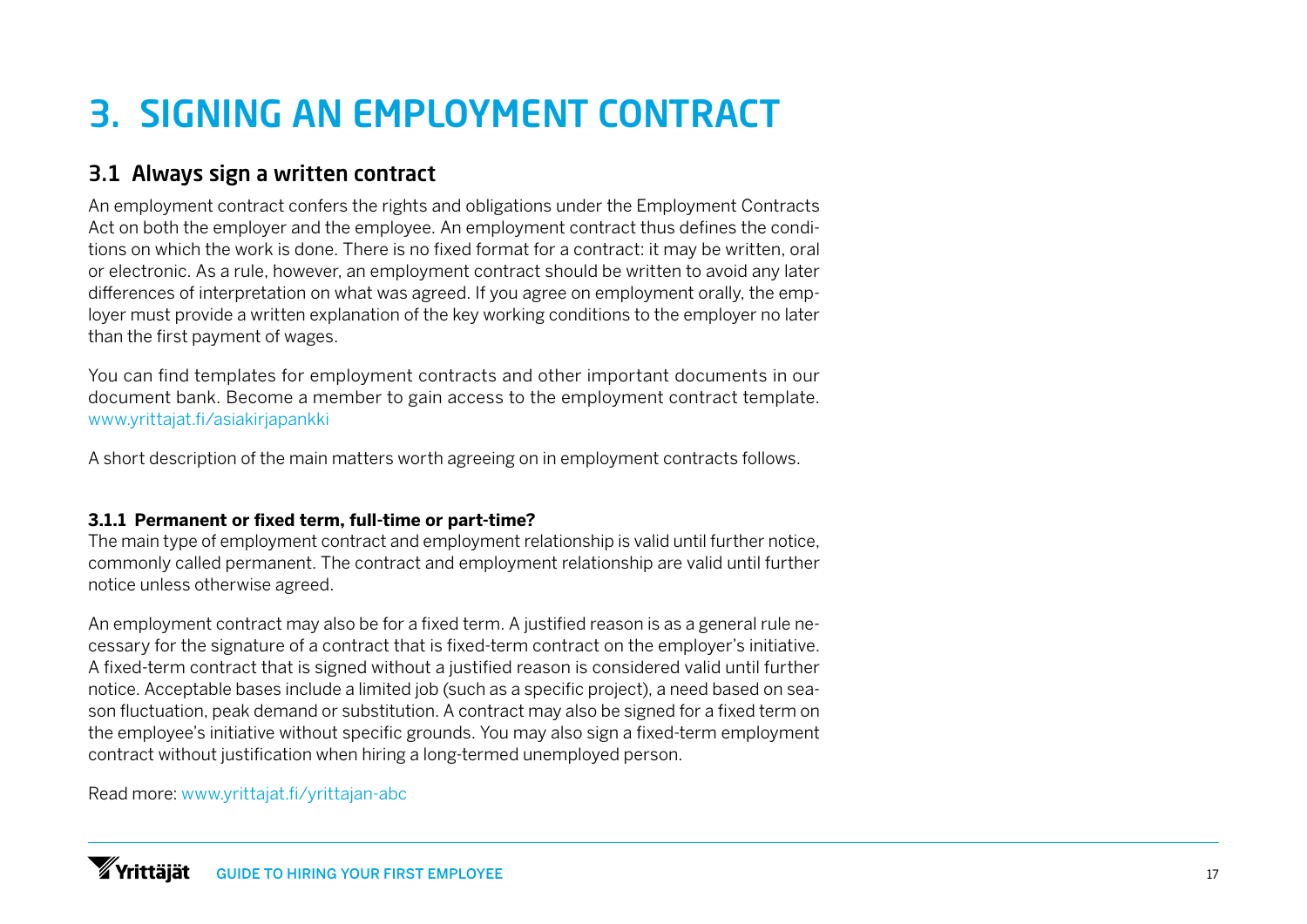#### **3.1.2 Probation**

Probation is a trial period at the start of employment which allows both employer and employee to cancel the employment contract immediately without specific justification. However, the employment relationship may not be terminated during the probation period on a discriminatory or unjust basis.

You may agree on probation when signing both a permanent and a fixed-term contract. Probation at the start of a fixed-term contract may be no longer than six (6) months. Probation at the start of a fixed-term contract may be no longer than half the employment period and in no case longer than six (6) months. You should also check whether the relative collective bargaining agreement contains regulations on probation. Always remember to fix the length of probation in the employment contract.

Read more: [www.yrittajat.fi/yrittajan-abc/tyonantajan-abc/koeaika-317932](http://www.yrittajat.fi/yrittajan-abc/tyonantajan-abc/koeaika-317932)

#### **3.1.3 Work duties**

You should always agree with your employee on work duties in the employment contract. The primary work duties agreed in the employment contract are thus the duties the employee is obliged to perform when employed. The employment duties are worth describing comprehensively in the contract. The contract may also state that the employee is obliged to perform other tasks as directed by the employer.

#### **3.1.4 Remuneration and payment of wages**

Naturally, the wages paid for work must be agreed in the employment contract. Employment legislation does not define minimum wages in euros, but the employee's wages must be at least normal and reasonable. And even though the law does not define wages, collective bargaining agreements always specify minimum wages and other wage-related matters, to which exceptions cannot generally be made, even by agreement with your employee.

In addition, it is worth recording the day of wage payments and the basis for calculating wages in the employment contract.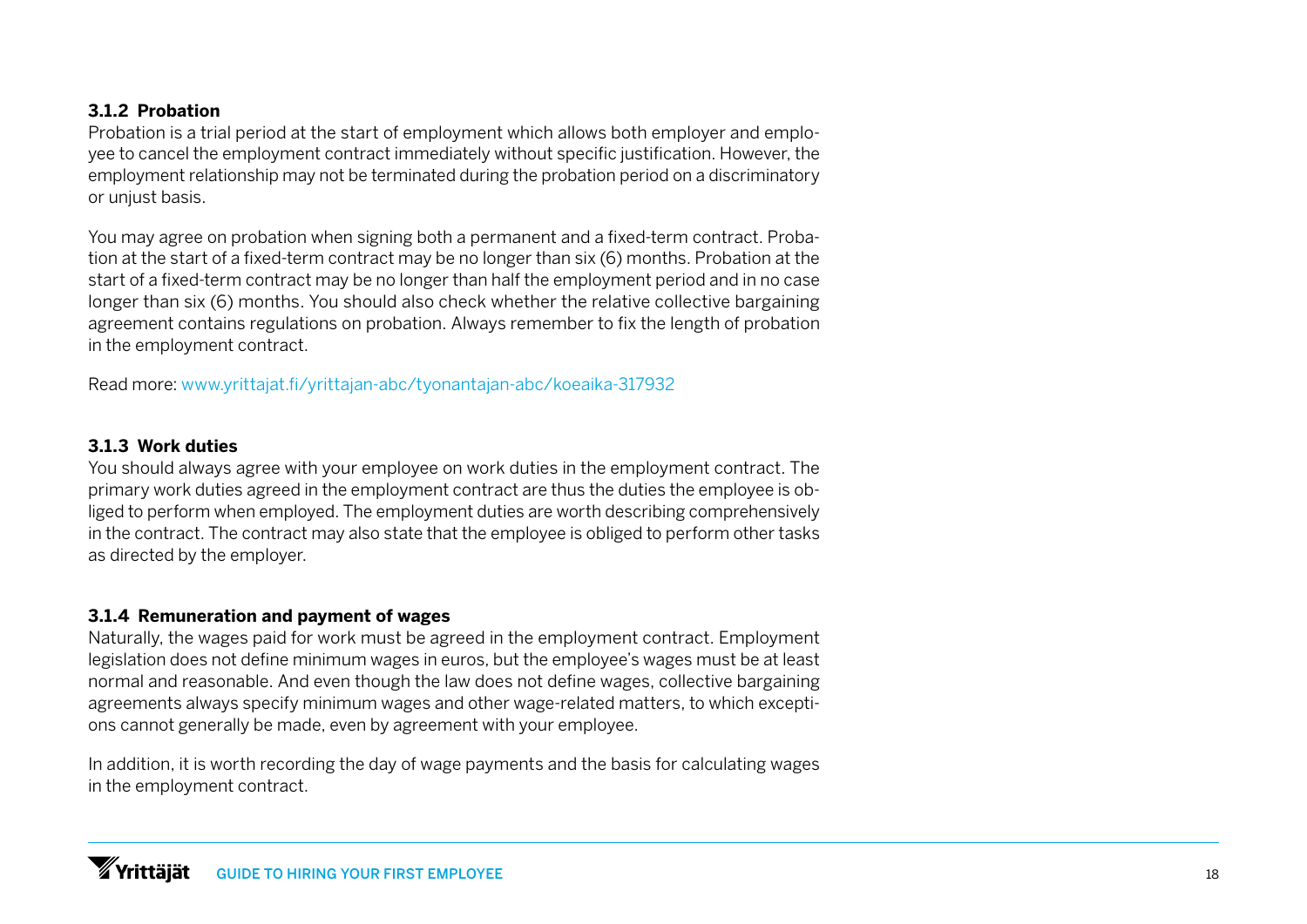#### **3.1.5 Working hours**

Employment contracts generally define working hours as X hours/day or X hours/week.

However, an employment contract may define average working hours, periodical work hours, additional work, start and end times, floating working hours and Sunday work, depending on the situation.

An employment contract may also define "fluctuating working hours". A clause on "fluctuating working hours" means a working hours arrangement in which the employee's working hours in a specific period vary between the contractual minimum and maximum. It could also mean a working hours arrangement in which the employee commits to work for the employer when specifically asked to do so. However, fluctuating working hours may not be agreed on the employer's initiative if the employer's labour needs per the contract are permanent.

Note that the Working Hours Act is being amended as of 1 January 2020. The new Working Hours Act gives broader opportunities for floating working hours, "flexitime" and working hours banks.

If you are unsure how you should agree on working hours, contact our advice service.

Read more: <https://www.yrittajat.fi/yrittajan-abc/tyonantajan-abc/tyoaika-316432>

#### **3.1.6 Collective bargaining agreement**

On employment conditions, the employer must, as a minimum, adhere to the generally binding collective bargaining agreement in force in the sector, if one exists. The employee must also be informed of the collective bargaining agreement being used, and this may be recorded in the employment contract.

Read more:<https://www.yrittajat.fi/yrittajan-abc/tyonantajan-abc/tyoehtosopimukset-316465>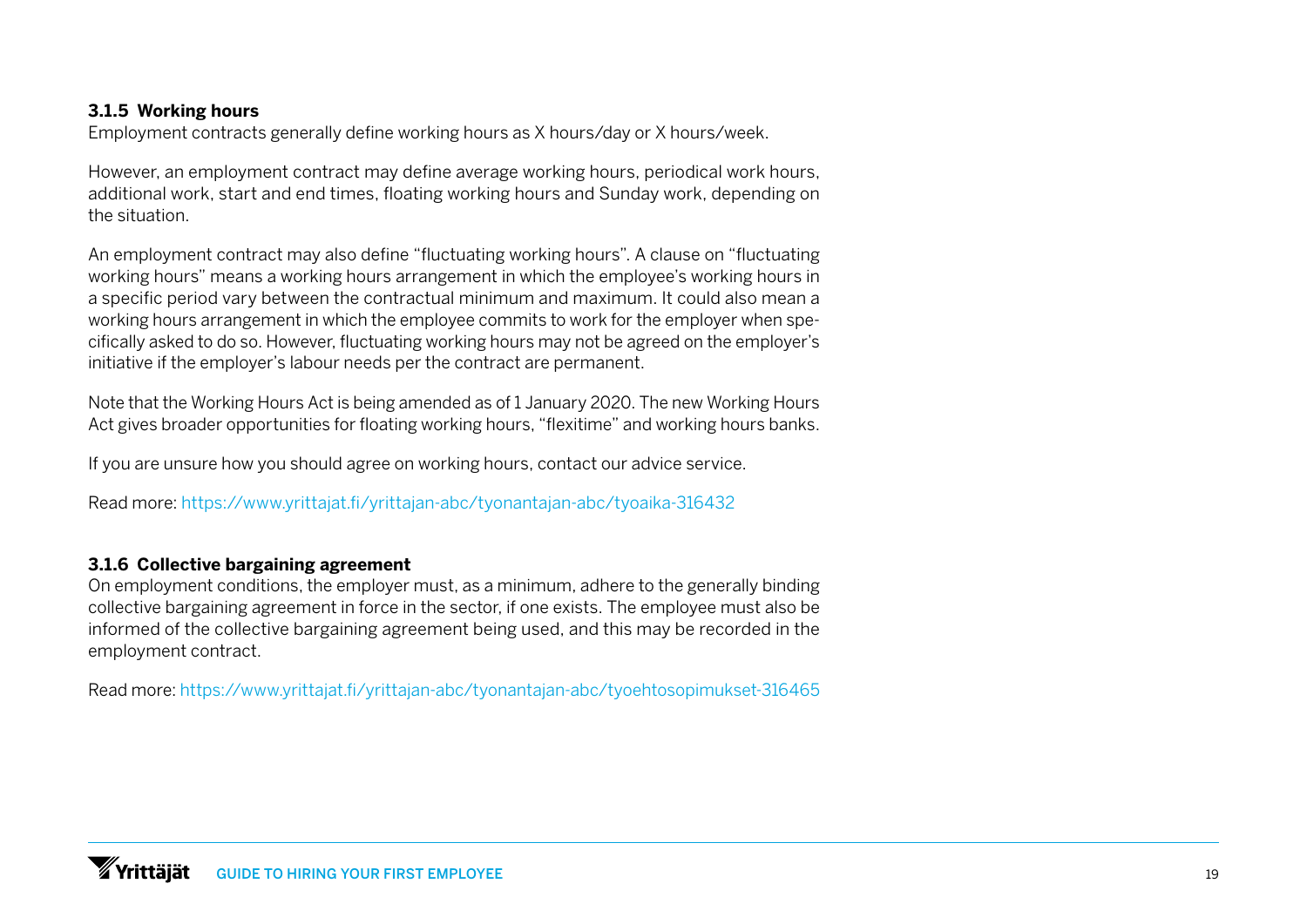#### **3.1.7 Other conditions (sick leave wages, notice period, defining annual holidays, employment benefits)**

There is good reason for also agreeing on things like pay during sick leave, notice periods, the definition of annual holidays, employment benefits and other employment conditions. In these matters, keep in mind that legislation and collective bargaining agreements often limit what employers and employees can agree on.

Read more about the most important clauses of an employment contract and about drafting an employment contract: [Important clauses of an employment contract](https://www.yrittajat.fi/yrittajan-abc/tyonantajan-abc/tyontekijan-palkkaaminen/tyosopimuksen-tekeminen/tyosopimuksen-tarkeat)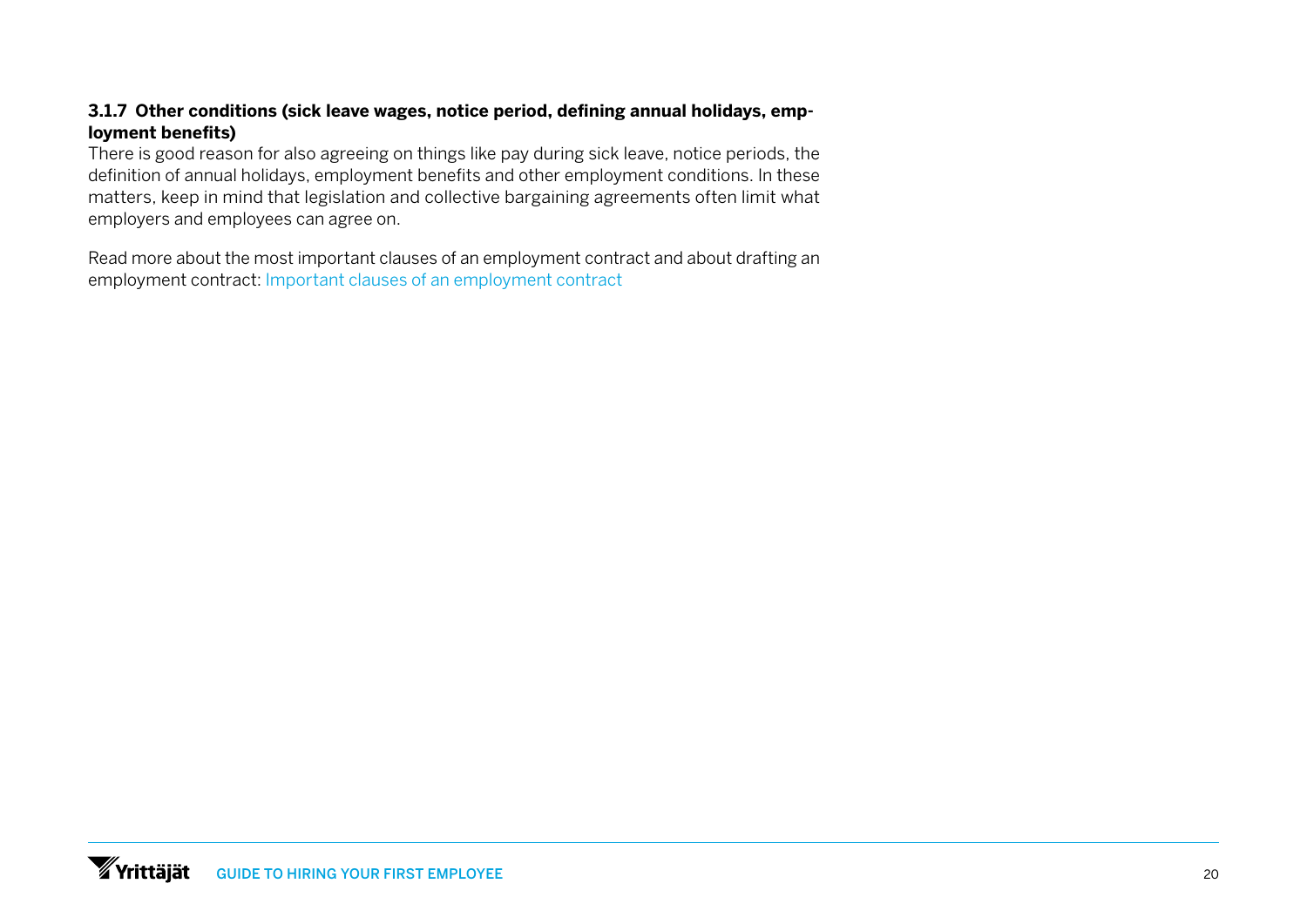## 4. EMPLOYEE ORIENTATION

Orientating your first – as all – employees well is important. In doing so you too will learn important things about your business. Set aside enough time for orientation and think in advance about how you are going to orientate your employee in his or her new job.

Below is a list of matters which you should go through with your employee. Make use of this list and build your own orientation programme in accordance with your business's needs. Write an orientation plan and give your employee a copy. That way you ensure all the essential matters are discussed right at the start of employment. Encourage your employee to ask questions and take initiatives during the orientation.

You will not necessarily get everything done on the first day, so phase the orientation over the first few days or weeks.

- **• Strategy**: present your business's goals and operating model.
- **• Brand and our operating method**: say why you exist, what you want to be, what your values are and how you meet your customers.
- **• Employee's job description**: go through the job description and tell your employee what you expect of him or her. Ask your new employee what he or she expects of the job and what aims he or she has.
- **• Terms of employment**: go through employment matters such as working hours, pay, holiday and leave practices, meal and rest break practices and employment benefits.
- **• Healthy and safe work**: guide your employee in safe, ergonomic working habits and methods for preventing and avoiding occupational disabilities and hazards. Speak about occupational health services and what the employee should do when he or she takes ill.
- **• Orientation in the work duties**: present the machines, hardware and tools used in work in detail and without rush. Explain the key professional terms used on the job.
- **• Continue orientation on the job**: encourage your employee to ask more questions as work progresses. Give feedback. Discuss how successful the orientation was with your employee, say, a few weeks into employment. Make sure that your employee feels he or she can always ask questions in your company and never needs to remain in the dark.

» REMEMBER: AS A SUOMEN YRITTÄJÄT MEMBER YOU CAN ALWAYS GET INFORMATION FROM US ON LEGAL QUESTIONS TO DO **WITH EMPLOYMENT!**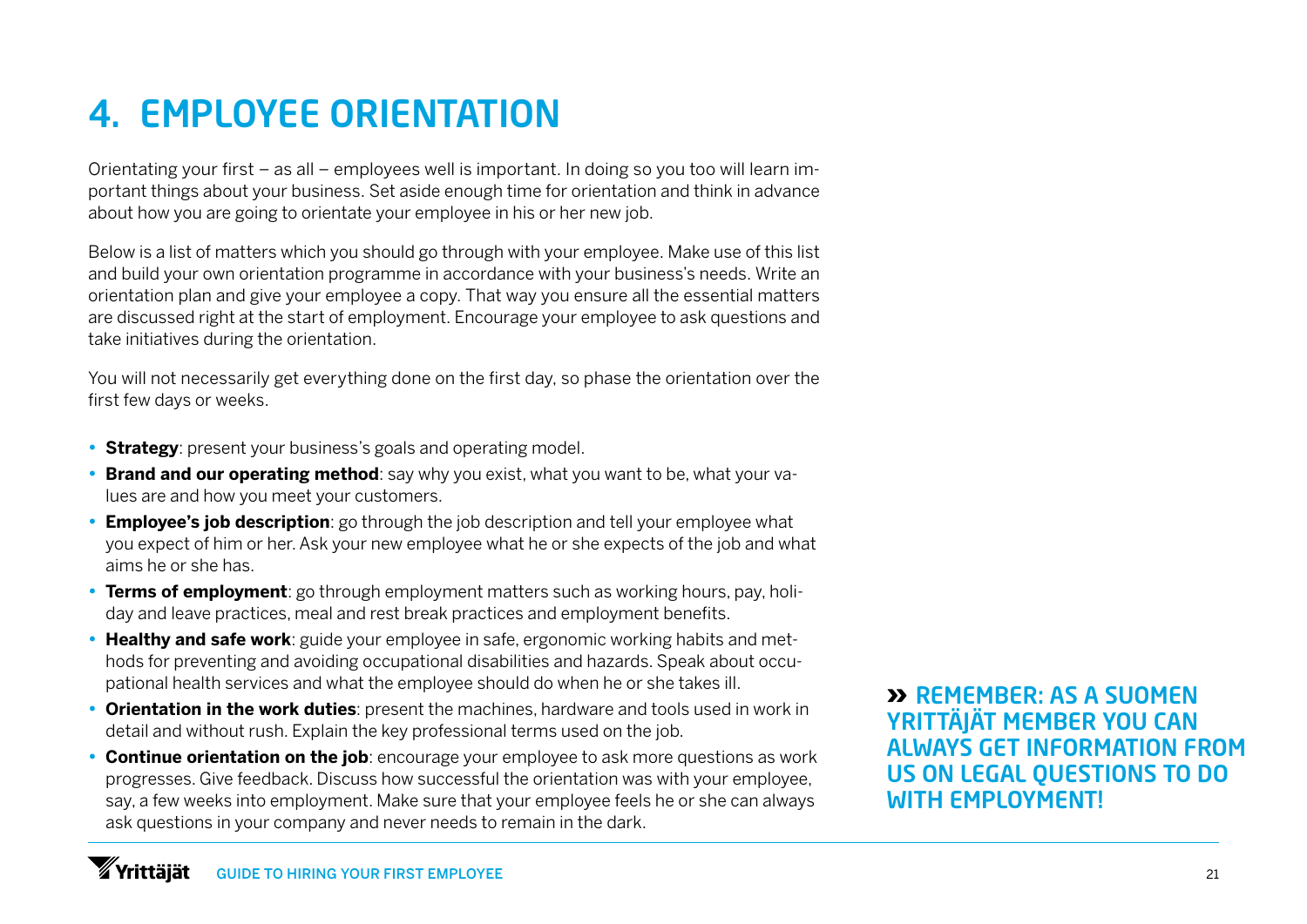## MEMBERSHIP OF SUOMEN YRITTÄJÄT

#### When you become a member you get vital information and valuable benefits.

When you are a new entrepreneur, Suomen Yrittäjät, with its regional associations and local societies, offer you support, a network and sparring for your success. Some of the ways we help our members are:

#### Free legal and taxation advice

Take advantage of our free legal advice line – one phone call can easily save you the cost of your annual membership.

#### A group of a hundred experts at your assistance

Around a hundred experts are waiting for your call, ready to listen and advise. Our telephone advice service is free to members and every year we answer approximately 50,000 questions. So whether you need a tax guru or a GDPR specialist, we will direct your question to the right person.

#### Advocacy

We keep topics of importance to entrepreneurs in the public eye using many levels of influence.

#### Local network

At Yrittäjät events you can network with other entrepreneurs locally, regionally and nationally.

#### Valuable member benefits.

As a member you're entitled to a large number of member benefits. Read more about them at

#### **[www.yrittajat.fi/jasenedut](http://www.yrittajat.fi/jasenedut)**

### You can join Suomen Yrittäjät here:

[www.yrittajat.fi/liity](http://www.yrittajat.fi/liity)